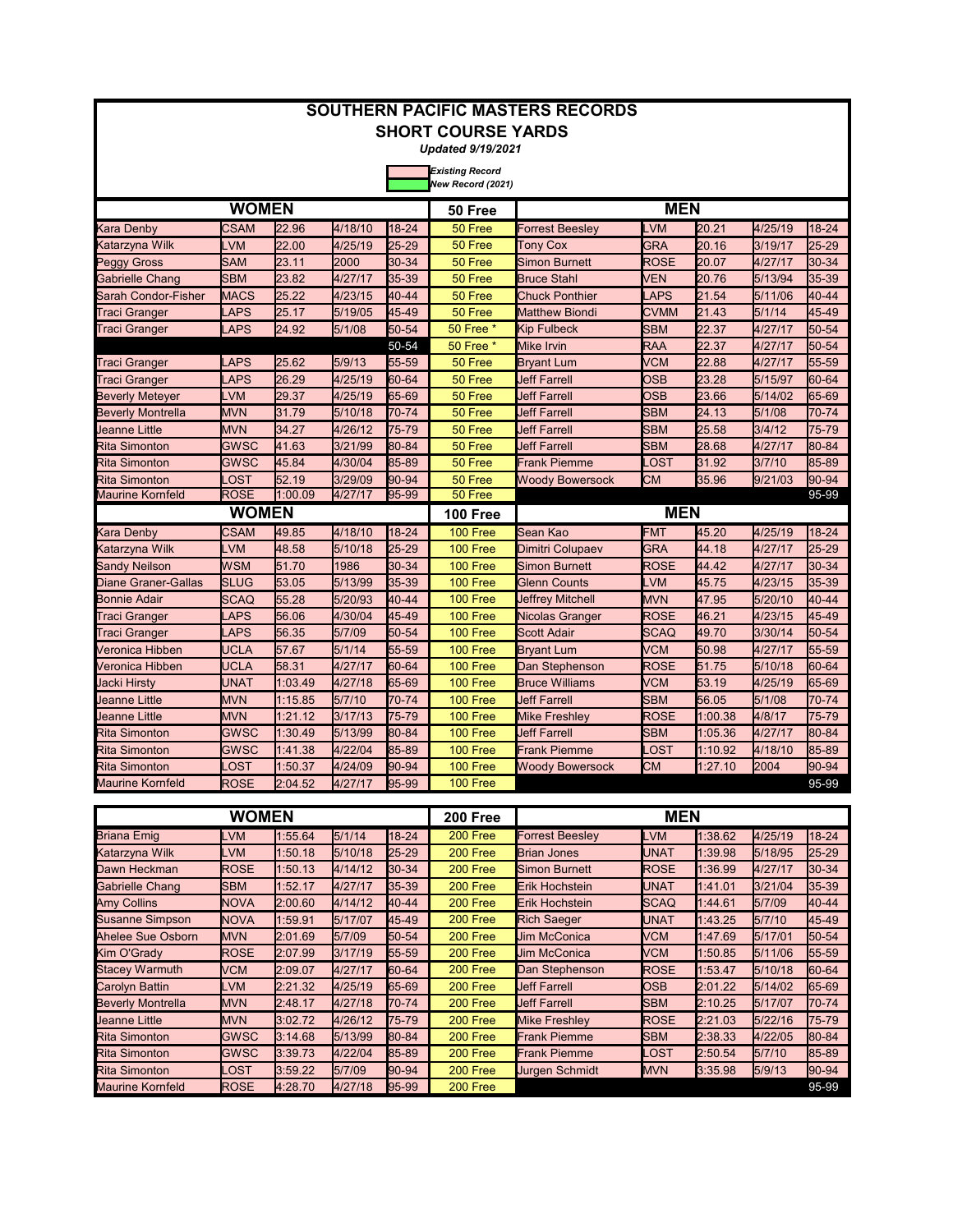|                            |                   |                  |         |           | <b>SHORT COURSE YARDS</b><br><b>Updated 9/19/2021</b> | <b>SOUTHERN PACIFIC MASTERS RECORDS</b> |                   |                  |         |           |
|----------------------------|-------------------|------------------|---------|-----------|-------------------------------------------------------|-----------------------------------------|-------------------|------------------|---------|-----------|
|                            |                   |                  |         |           | <b>Existing Record</b><br>New Record (2021)           |                                         |                   |                  |         |           |
|                            | <b>WOMEN</b>      |                  |         |           | <b>500 Free</b>                                       |                                         | <b>MEN</b>        |                  |         |           |
| <b>Briana Emig</b>         | LVM               | 5:08.84          | 5/1/14  | 18-24     | <b>500 Free</b>                                       | Nikita Bondarenko                       | WH <sub>20</sub>  | 4:33.63          | 4/25/19 | $18 - 24$ |
| Dawn Heckman               | WH <sub>20</sub>  | 4:57.41          | 2003    | $25 - 29$ | 500 Free                                              | <b>Thomas Reed</b>                      | WH <sub>2</sub> O | 4:39.81          | 5/7/09  | 25-29     |
| Dawn Heckman               | <b>ROSE</b>       | 4:46.92          | 4/14/12 | 30-34     | <b>500 Free</b>                                       | Max Jaben                               | <b>GRA</b>        | 4:35.41          | 4/16/16 | 30-34     |
| aurie Dodd                 | <b>UCLA</b>       | 5:10.49          | 5/5/07  | 35-39     | 500 Free                                              | <b>Mike Shaffer</b>                     | <b>VCM</b>        | 4:37.50          | 5/14/02 | 35-39     |
| <b>Amy Dantzler</b>        | WH <sub>2</sub> O | 5:21.31          | 5/17/07 | 40-44     | 500 Free                                              | <b>Mike Shaffer</b>                     | <b>VCM</b>        | 4:41.87          | 5/7/09  | 40-44     |
| aurie Dodd                 | <b>UCLA</b>       | 5:24.34          | 1/13/19 | 45-49     | 500 Free                                              | <b>Jim McConica</b>                     | <b>VCM</b>        | 4:46.63          | 4/27/00 | 45-49     |
| <b>Jill Gellatly</b>       | <b>CVMM</b>       | 5:32.86          | 4/25/19 | 50-54     | 500 Free                                              | <b>Jim McConica</b>                     | <b>VCM</b>        | 4:47.57          | 5/17/01 | 50-54     |
| <b>Stacey Warmuth</b>      | <b>VCM</b>        | 5:43.99          | 4/23/15 | 55-59     | 500 Free                                              | <b>Jim McConica</b>                     | <b>VCM</b>        | 4:57.82          | 5/17/07 | 55-59     |
| <b>Bonnie Spivey</b>       | LAPS              | 5:50.69          | 4/25/19 | 60-64     | 500 Free                                              | <b>Jim McConica</b>                     | <b>VCM</b>        | 5:11.17          | 4/26/12 | 60-64     |
| <b>Christie Ciraulo</b>    | <b>UCLA</b>       | 6:16.45          | 4/25/19 | 65-69     | 500 Free                                              | <b>Jim McConica</b>                     | <b>VCM</b>        | 5:29.10          | 4/28/16 | 65-69     |
| <b>Beverly Montrella</b>   | <b>MVN</b>        | 7:26.94          | 5/10/18 | 70-74     | 500 Free                                              | <b>Dick Stewart</b>                     | <b>MVN</b>        | 5:58.79          | 4/25/10 | 70-74     |
| <b>Rita Simonton</b>       | <b>GWSC</b>       | 8:22.65          | 1994    | 75-79     | 500 Free                                              | <b>Mike Freshlev</b>                    | <b>ROSE</b>       | 6:29.51          | 9/8/16  | 75-79     |
| <b>Rita Simonton</b>       | <b>GWSC</b>       | 8:40.31          | 4/3/99  | 80-84     | 500 Free                                              | Frank Piemme                            | <b>SBM</b>        | 7:17.43          | 4/22/05 | 80-84     |
| <b>Rita Simonton</b>       | GWSC              | 9:37.91          | 2/14/04 | 85-89     | 500 Free                                              | <b>Frank Piemme</b>                     | .OST              | 7:54.01          | 5/7/10  | 85-89     |
| Rita Simonton              | .OST              | 10:22.61         | 5/7/09  | 90-94     | <b>500 Free</b>                                       | Jurgen Schmidt                          | <b>MVN</b>        | 9:37.96          | 3/17/13 | 90-94     |
| <b>Maurine Kornfeld</b>    | <b>ROSE</b>       | 11:45.41         | 4/27/17 | 95-99     | <b>500 Free</b>                                       |                                         |                   |                  |         | 95-99     |
|                            |                   |                  |         |           |                                                       |                                         |                   |                  |         |           |
|                            | <b>WOMEN</b>      |                  |         |           | <b>1000 Free</b>                                      |                                         | <b>MEN</b>        |                  |         |           |
| aurel Hooper               | <b>NOVA</b>       | 10:44.09         | 1995    | $18 - 24$ | <b>1000 Free</b>                                      | <b>Ryan Wynn</b>                        | <b>CLVM</b>       | 9:49.79          | 5/14/02 | 18-24     |
| Dawn Heckman               | WH <sub>2</sub> O | 10:06.51         | 2003    | 25-29     | <b>1000 Free</b>                                      | <b>Alex Kostich</b>                     | <b>SCAQ</b>       | 9:25.88          | 5/2/98  | 25-29     |
| Dawn Heckman               | <b>ROSE</b>       | 9:51.93          | 4/14/12 | 30-34     | <b>1000 Free</b>                                      | <b>Alex Kostich</b>                     | <b>SCAQ</b>       | 9:31.68          | 4/21/01 | 30-34     |
| <b>Diane Graner-Gallas</b> | <b>SLUG</b>       | 10:25.07         | 5/17/01 | 35-39     | <b>1000 Free</b>                                      | <b>Mike Shaffer</b>                     | VCM               | 9:31.89          | 5/14/02 | 35-39     |
| <b>Amy Dantzler</b>        | WH <sub>2</sub> O | 10:56.63         | 5/7/09  | 40-44     | <b>1000 Free</b>                                      | <b>Mike Shaffer</b>                     | <b>VCM</b>        | 9:44.36          | 5/7/09  | 40-44     |
| aurie Dodd                 | <b>UCLA</b>       | 11:00.65         | 3/17/19 | 45-49     | <b>1000 Free</b>                                      | <b>Randy Eickhoff</b>                   | <b>SCA</b>        | 10:04.01         | 4/28/11 | 45-49     |
| Jeanne Carlsen             | LAPS              | 11:27.83         | 4/28/11 | 50-54     | <b>1000 Free</b>                                      | <b>Jim McConica</b>                     | <b>VCM</b>        | 9:57.78          | 5/14/02 | 50-54     |
| <b>Christie Ciraulo</b>    | <b>UCLA</b>       | 11:52.63         | 5/7/09  | 55-59     | <b>1000 Free</b>                                      | <b>Jim McConica</b>                     | <b>VCM</b>        | 10:07.36         | 5/11/06 | 55-59     |
| <b>Stacey Warmuth</b>      | <b>VCM</b>        | 11:53.18         | 4/27/17 | 60-64     | <b>1000 Free</b>                                      | <b>Jim McConica</b>                     | <b>VCM</b>        | 10:47.42         | 5/13/11 | 60-64     |
| Carolyn Battin             | LVM               | 12:36.94         | 4/25/19 | 65-69     | <b>1000 Free</b>                                      | <b>Jim McConica</b>                     | <b>VCM</b>        | 11:23.13         | 4/16/16 | 65-69     |
| <b>Beverly Montrella</b>   | <b>MVN</b>        | 15:13.25         | 4/27/18 | 70-74     | <b>1000 Free</b>                                      | <b>Dick Stewart</b>                     | <b>MVN</b>        | 12:19.89         | 5/20/10 | 70-74     |
| <b>Rita Simonton</b>       | <b>GWSC</b>       | 17:30.22         | 1994    | 75-79     | <b>1000 Free</b>                                      | <b>Mike Freshley</b>                    | <b>ROSE</b>       | 13:52.11         | 4/14/16 | 75-79     |
| <b>Rita Simonton</b>       | <b>GWSC</b>       | 17:51.67         | 5/13/99 | 80-84     | <b>1000 Free</b>                                      | <b>Frank Piemme</b>                     | <b>SBM</b>        | 15:32.75         | 4/9/05  | 80-84     |
| <b>Rita Simonton</b>       | <b>GWSC</b>       | 19:34.16         | 2004    | 85-89     | <b>1000 Free</b>                                      | <b>Frank Piemme</b>                     | .OST              | 16:28.80         | 5/7/10  | 85-89     |
| <b>Rita Simonton</b>       | LOST              | 21:20.93         | 4/24/09 | 90-94     | <b>1000 Free</b>                                      | Jurgen Schmidt                          | <b>MVN</b>        | 20:24.73         | 5/9/13  | 90-94     |
| <b>Maurine Kornfeld</b>    | <b>ROSE</b>       | 23:57.82         | 4/27/17 | 95-99     | <b>1000 Free</b>                                      |                                         |                   |                  |         | 95-99     |
|                            |                   |                  |         |           |                                                       |                                         |                   |                  |         |           |
|                            | <b>WOMEN</b>      |                  |         |           | <b>1650 Free</b>                                      |                                         | <b>MEN</b>        |                  |         |           |
| aurel Hooper.<br>ı         | <b>NOVA</b>       | 18:30.36         | 5/2/98  | 18-24     | <b>1650 Free</b>                                      | <b>Alan Peterson</b>                    | <b>SLOM</b>       | 16:18.46 4/27/18 |         | 18-24     |
| Journ Hookman              | MUDO              | $146.56 12$ 2002 |         | הפי אפ    | $1650$ Eroo                                           | Aloy Kostich                            | C <sub>0</sub>    | $15.1170$ $5200$ |         | _ מפ⊐פ    |

| Laurel Hooper            | <b>NOVA</b>       | 18:30.36        | 5/2/98      | 18-24     | <b>1650 Free</b> | Alan Peterson         | <b>SLOM</b> | 16:18.46 | 4/27/18 | 18-24       |
|--------------------------|-------------------|-----------------|-------------|-----------|------------------|-----------------------|-------------|----------|---------|-------------|
| Dawn Heckman             | WH <sub>2</sub> O | 16:56.43        | <b>2003</b> | $25 - 29$ | <b>1650 Free</b> | <b>Alex Kostich</b>   | <b>SCAQ</b> | 15:44.70 | 5/2/98  | 25-29       |
| <b>Margaret Mason</b>    | <b>CLVM</b>       | 18:07.81        | 5/15/03     | $30-34$   | <b>1650 Free</b> | <b>Alex Kostich</b>   | <b>SCAQ</b> | 16:01.50 | 4/21/01 | 30-34       |
| Laurie Dodd              | UCLA              | 17:59.24        | 5/17/07     | $35-39$   | <b>1650 Free</b> | <b>Mike Shaffer</b>   | VCM         | 15:56.73 | 5/17/01 | $35-39$     |
| <b>Amy Dantzler</b>      | WH <sub>20</sub>  | 18:14.27        | 5/1/08      | 40-44     | <b>1650 Free</b> | <b>Mike Shaffer</b>   | <b>VCM</b>  | 16:07.44 | 5/7/09  | 40-44       |
| Laurie Dodd              | <b>UCLA</b>       | 18:26.01        | 4/7/19      | 45-49     | <b>1650 Free</b> | <b>Jim McConica</b>   | VCM         | 16:44.67 | 4/27/00 | 45-49       |
| Jeanne Carlsen           | <b>LAPS</b>       | 19:12.70        | 4/28/11     | $50 - 54$ | <b>1650 Free</b> | Jim McConica          | VCM         | 16:42.07 | 5/17/01 | $150 - 54$  |
| Kim O'Grady              | <b>ROSE</b>       | 19:32.89        | 3/17/19     | 55-59     | <b>1650 Free</b> | <b>Jim McConica</b>   | <b>VCM</b>  | 17:11.12 | 5/17/07 | $55 - 59$   |
| <b>Bonnie Spivey</b>     | <b>LAPS</b>       | 19:55.05        | 3/17/19     | 60-64     | <b>1650 Free</b> | <b>Andrew Brav</b>    | UNAT        | 17:48.66 | 2/9/19  | 60-64       |
| Christie Ciraulo         | <b>UCLA</b>       | <b>20:56.04</b> | 4/25/19     | 65-69     | <b>1650 Free</b> | Jim McConica          | <b>VCM</b>  | 19:07.86 | 4/27/17 | $ 65-69 $   |
| <b>Beverly Montrella</b> | <b>MVN</b>        | 25:26.15        | 4/2/17      | 70-74     | <b>1650 Free</b> | <b>Dick Stewart</b>   | <b>MVN</b>  | 22:28.37 | 2/20/11 | 170-74      |
| Grace Altus              | <b>OSB</b>        | 29:36.22        | 5/1/99      | 75-79     | <b>1650 Free</b> | Frank Piemme          | <b>OSB</b>  | 23:29.79 | 2000    | 75-79       |
| Rita Simonton            | <b>GWSC</b>       | 30:00.58        | 5/1/99      | 80-84     | <b>1650 Free</b> | Frank Piemme          | <b>SBM</b>  | 26:01.94 | 4/9/05  | $ 80 - 84 $ |
| Rita Simonton            | <b>GWSC</b>       | 32:25.66        | 4/30/04     | 85-89     | <b>1650 Free</b> | <b>Frank Piemme</b>   | LOST        | 27:48.74 | 3/20/10 | $ 85 - 89 $ |
| Rita Simonton            | LOST              | 35:22.28        | 2/22/09     | $90-94$   | <b>1650 Free</b> | <b>Jurgen Schmidt</b> | <b>MVN</b>  | 34:09.33 | 5/9/13  | $90-94$     |
|                          |                   |                 |             | 95-99     | <b>1650 Free</b> |                       |             |          |         | 95-99       |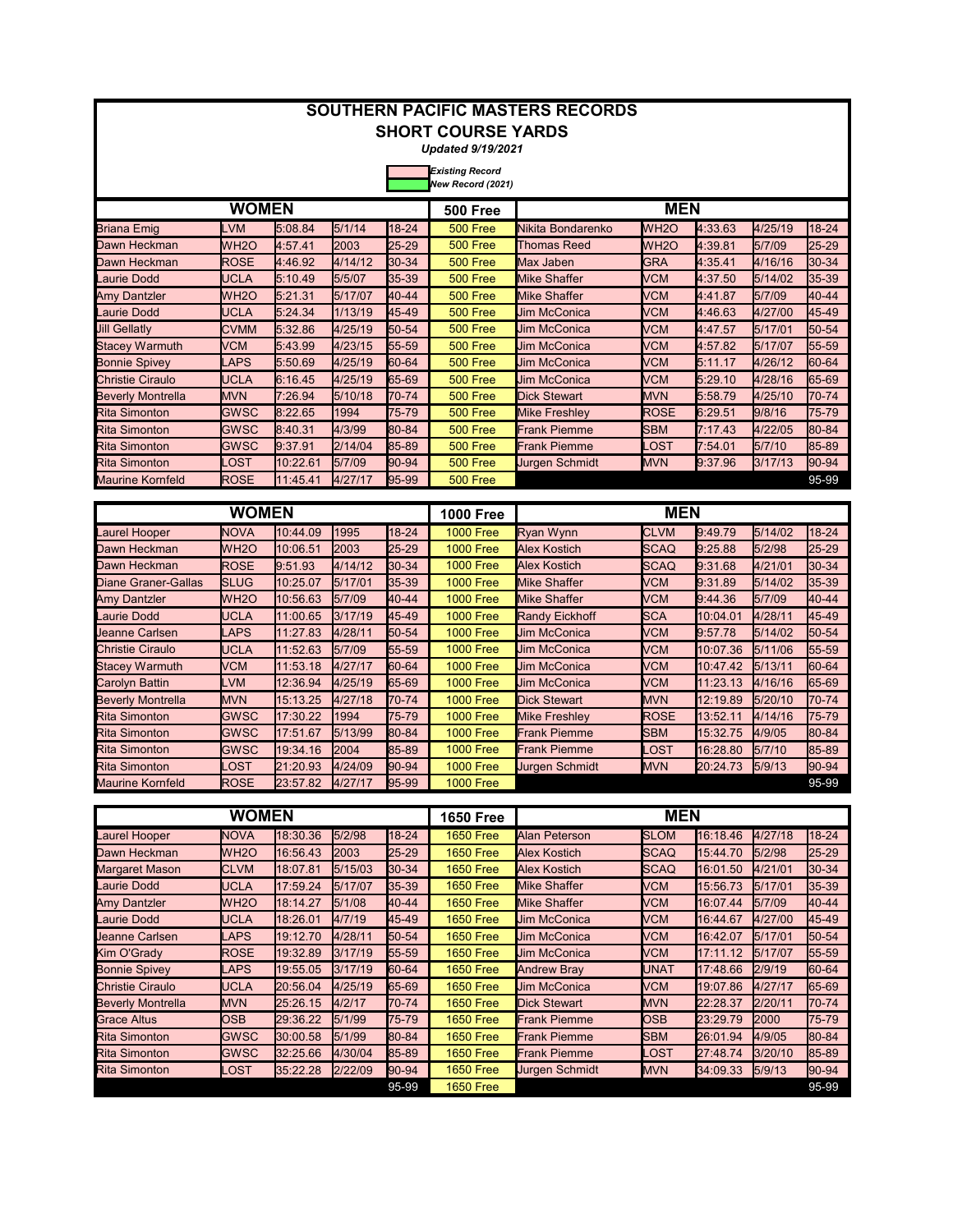| <b>SOUTHERN PACIFIC MASTERS RECORDS</b> |              |         |         |           |                                             |                           |                   |         |         |           |  |  |
|-----------------------------------------|--------------|---------|---------|-----------|---------------------------------------------|---------------------------|-------------------|---------|---------|-----------|--|--|
| <b>SHORT COURSE YARDS</b>               |              |         |         |           |                                             |                           |                   |         |         |           |  |  |
|                                         |              |         |         |           | <b>Updated 9/19/2021</b>                    |                           |                   |         |         |           |  |  |
|                                         |              |         |         |           | <b>Existing Record</b><br>New Record (2021) |                           |                   |         |         |           |  |  |
|                                         | <b>WOMEN</b> |         |         |           | 50 Back                                     |                           | <b>MEN</b>        |         |         |           |  |  |
| <b>Meghan Hawthorne</b>                 | TSTT         | 27.32   | 3/29/15 | $18 - 24$ | 50 Back                                     | <b>Nelson Silva</b>       | <b>ROSE</b>       | 23.15   | 4/28/11 | 18-24     |  |  |
| <b>Mary Edwards</b>                     | <b>SLUG</b>  | 25.98   | 5/13/99 | 25-29     | 50 Back                                     | <b>Tony Cox</b>           | <b>GRA</b>        | 21.60   | 4/16/16 | 25-29     |  |  |
| <b>Diane Graner-Gallas</b>              | <b>SLUG</b>  | 27.14   | 5/15/97 | 30-34     | 50 Back                                     | <b>Ryan Lochte</b>        | GRA               | 21.73   | 4/27/17 | 30-34     |  |  |
| <b>Diane Graner-Gallas</b>              | <b>SLUG</b>  | 27.32   | 5/13/99 | 35-39     | 50 Back                                     | <b>Jeff Natalizio</b>     | NOVA              | 22.62   | 4/27/17 | 35-39     |  |  |
| <b>Gretchen Caterson</b>                | <b>SCA</b>   | 28.36   | 4/28/11 | 40-44     | 50 Back                                     | <b>Chris Counts</b>       | LVM               | 24.23   | 4/27/17 | 40-44     |  |  |
| <b>Gretchen Caterson</b>                | <b>SCA</b>   | 28.44   | 5/9/13  | 45-49     | 50 Back                                     | Nicolas Granger           | <b>ROSE</b>       | 24.57   | 4/23/15 | 45-49     |  |  |
| Ahelee Sue Osborn                       | <b>MVN</b>   | 30.43   | 5/7/09  | 50-54     | 50 Back                                     | <b>Mike Irvin</b>         | <b>RAA</b>        | 25.32   | 4/27/17 | 50-54     |  |  |
| <b>Stacey Warmuth</b>                   | <b>VCM</b>   | 31.44   | 4/23/15 | 55-59     | 50 Back                                     | <b>Bryant Lum</b>         | <b>VCM</b>        | 27.80   | 4/27/17 | 55-59     |  |  |
| <b>Stacey Warmuth</b>                   | VCM          | 31.75   | 4/27/17 | 60-64     | 50 Back                                     | Peter O'Keeffe            | UCLA              | 28.39   | 4/26/12 | 60-64     |  |  |
| <b>Mindy Dougherty</b>                  | <b>MVN</b>   | 34.17   | 5/10/18 | 65-69     | 50 Back                                     | <b>Bruce Williams</b>     | VCM               | 28.70   | 4/25/19 | 65-69     |  |  |
| <b>Beverly Montrella</b>                | MVN          | 39.48   | 5/10/18 | 70-74     | 50 Back                                     | <b>Jeff Farrell</b>       | <b>SBM</b>        | 32.22   | 5/1/08  | 70-74     |  |  |
| Jeanne Little                           | <b>MVN</b>   | 48.95   | 4/12/14 | 75-79     | 50 Back                                     | <b>Mike Freshley</b>      | <b>ROSE</b>       | 33.19   | 4/28/16 | 75-79     |  |  |
| <b>Ruth Baar</b>                        | <b>SBM</b>   | 54.71   | 4/22/04 | 80-84     | 50 Back                                     | <b>Jeff Farrell</b>       | <b>SBM</b>        | 38.40   | 4/27/17 | 80-84     |  |  |
| <b>Maurine Kornfeld</b>                 | <b>MVN</b>   | 59.43   | 5/7/09  | 85-89     | 50 Back                                     | <b>Clarke Mitchell</b>    | LVM               | 39.18   | 4/25/19 | 85-89     |  |  |
| <b>Maurine Kornfeld</b>                 | <b>MVN</b>   | 1:01.20 | 5/9/13  | 90-94     | 50 Back                                     | <b>Woody Bowersock</b>    | CМ                | 49.21   | 2004    | 90-94     |  |  |
| <b>Rita Simonton</b>                    | <b>MVN</b>   | 1:08.87 | 2/8/14  | 95-99     | 50 Back                                     |                           |                   |         |         | 95-99     |  |  |
| <b>WOMEN</b><br><b>MEN</b><br>100 Back  |              |         |         |           |                                             |                           |                   |         |         |           |  |  |
| Margo Stanfa                            | <b>GRA</b>   | 1:00.06 | 3/20/16 | 18-24     | 100 Back                                    | <b>Nelson Silva</b>       | <b>ROSE</b>       | 49.81   | 4/28/11 | 18-24     |  |  |
| <b>Mary Edwards</b>                     | <b>SLUG</b>  | 56.28   | 5/13/99 | 25-29     | 100 Back                                    | <b>Tony Cox</b>           | GRA               | 48.98   | 4/16/16 | 25-29     |  |  |
| <b>Diane Graner-Gallas</b>              | <b>SLUG</b>  | 57.75   | 5/15/97 | 30-34     | 100 Back                                    | <b>Ryan Lochte</b>        | <b>GRA</b>        | 46.57   | 4/27/17 | 30-34     |  |  |
| <b>Diane Graner-Gallas</b>              | <b>SLUG</b>  | 58.93   | 5/13/99 | 35-39     | 100 Back                                    | <b>Jeff Natalizio</b>     | NOVA              | 47.86   | 4/27/17 | 35-39     |  |  |
| Gretchen Caterson                       | <b>SCA</b>   | 1:00.83 | 4/28/11 | 40-44     | 100 Back                                    | <b>Chris Counts</b>       | <b>LVM</b>        | 53.32   | 4/27/17 | 40-44     |  |  |
| <b>Gretchen Caterson</b>                | <b>SCA</b>   | 1:02.05 | 5/9/13  | 45-49     | 100 Back                                    | <b>Jamie Fowler</b>       | <b>NOVA</b>       | 53.75   | 5/7/09  | 45-49     |  |  |
| <b>Ahelee Sue Osborn</b>                | <b>MVN</b>   | 1:03.34 | 5/7/09  | 50-54     | 100 Back                                    | <b>Mike Irvin</b>         | <b>RAA</b>        | 54.26   | 4/27/17 | 50-54     |  |  |
| <b>Stacey Warmuth</b>                   | VCM          | 1:06.59 | 4/23/15 | 55-59     | 100 Back                                    | Dan Stephenson            | ROSE              | 1:00.47 | 4/26/12 | 55-59     |  |  |
| <b>Stacey Warmuth</b>                   | <b>VCM</b>   | 1:07.89 | 4/27/17 | 60-64     | 100 Back                                    | Dan Stephenson            | <b>ROSE</b>       | 1:00.51 | 5/10/18 | 60-64     |  |  |
| <b>Mindy Dougherty</b>                  | <b>MVN</b>   | 1:16.59 | 5/10/18 | 65-69     | 100 Back                                    | Peter O'Keeffe            | <b>VCM</b>        | 1:03.41 | 5/10/18 | 65-69     |  |  |
| <b>Beverly Montrella</b>                | <b>MVN</b>   | 1:25.35 | 5/10/18 | 70-74     | 100 Back                                    | <b>Hubie Kerns</b>        | <b>VCM</b>        | 1:12.46 | 2/8/20  | 70-74     |  |  |
| <b>Marion Patterson</b>                 | <b>MESA</b>  | 1:49.88 | 5/11/06 | 75-79     | 100 Back                                    | <b>Mike Freshley</b>      | ROSE              | 1:13.62 | 5/22/16 | 75-79     |  |  |
| <b>Maxine Merlino</b>                   | <b>CM</b>    | 2:02.29 | 1994    | 80-84     | 100 Back                                    | <b>Frank Piemme</b>       | _OST              | 1:31.62 | 4/11/08 | 80-84     |  |  |
| Maurine Kornfeld                        | <b>MVN</b>   | 2:06.25 | 5/7/09  | 85-89     | 100 Back                                    | <b>Clarke Mitchell</b>    | _VM               | 1:26.38 | 4/25/19 | 85-89     |  |  |
| <b>Maurine Kornfeld</b>                 | <b>MVN</b>   | 2:16.24 | 4/26/12 | 90-94     | 100 Back                                    | <b>Woody Bowersock</b>    | CМ                | 1:49.22 | 2004    | 90-94     |  |  |
| Maurine Kornfeld                        | <b>ROSE</b>  | 2:35.07 | 4/27/18 | 95-99     | 100 Back                                    |                           |                   |         |         | 95-99     |  |  |
|                                         |              |         |         |           |                                             |                           |                   |         |         |           |  |  |
|                                         | <b>WOMEN</b> |         |         |           | <b>200 Back</b>                             |                           | <b>MEN</b>        |         |         |           |  |  |
| Susie Burt                              | <b>ELSM</b>  | 2:06.90 | 5/20/93 | 18-24     | 200 Back *                                  | <b>Nelson Silva</b>       | <b>ROSE</b>       | 1:48.10 | 4/28/11 | $18 - 24$ |  |  |
|                                         |              |         |         | 18-24     | 200 Back *                                  | <b>Forrest Beesley</b>    | LVM               | 1:48.10 | 4/25/19 | $18 - 24$ |  |  |
| <b>Diane Graner</b>                     | <b>SCAQ</b>  | 2:01.29 | 5/16/91 | 25-29     | 200 Back                                    | Jonathan Russell          | WH <sub>2</sub> O | 1:50.75 | 5/1/08  | 25-29     |  |  |
| <b>Diane Graner-Gallas</b>              | <b>SLUG</b>  | 2:04.82 | 5/15/97 | 30-34     | 200 Back                                    | <b>Simon Burnett</b>      | <b>ROSE</b>       | 1:50.15 | 4/27/17 | 30-34     |  |  |
| <b>Diane Graner-Gallas</b>              | <b>SLUG</b>  | 2:06.02 | 5/13/99 | 35-39     | 200 Back                                    | <b>Christopher Gibson</b> | WH <sub>2</sub> O | 1:55.44 | 4/25/19 | 35-39     |  |  |
| <b>Gretchen Caterson</b>                | <b>SCA</b>   | 2:11.09 | 4/28/11 | 40-44     | 200 Back                                    | Erik Hochstein            | <b>SCAQ</b>       | 1:56.31 | 3/21/09 | 40-44     |  |  |
| Gretchen Caterson                       | <b>SCA</b>   | 2:20.84 | 2/9/13  | 45-49     | 200 Back *                                  | Nicolas Granger           | <b>ROSE</b>       | 1:53.97 | 4/28/16 | 45-49     |  |  |
|                                         |              |         |         | 45-49     | 200 Back *                                  | <b>Rich Saeger</b>        | <b>UNAT</b>       | 1:53.97 | 5/13/11 | 45-49     |  |  |
| Ahelee Sue Osborn                       | <b>MVN</b>   | 2:17.70 | 5/7/09  | 50-54     | 200 Back                                    | <b>Kurt Dickson</b>       | <b>GRA</b>        | 2:01.28 | 5/10/18 | 50-54     |  |  |
| <b>Stacey Warmuth</b>                   | <b>VCM</b>   | 2:24.63 | 4/23/15 | 55-59     | 200 Back                                    | Jim McConica              | <b>VCM</b>        | 2:07.67 | 5/11/06 | 55-59     |  |  |
| <b>Bonnie Spivey</b>                    | LAPS         | 2:27.03 | 4/25/19 | 60-64     | 200 Back                                    | Dan Stephenson            | <b>ROSE</b>       | 2:10.27 | 4/27/18 | 60-64     |  |  |
| <b>Mindy Dougherty</b>                  | <b>MVN</b>   | 2:40.28 | 4/8/18  | 65-69     | 200 Back                                    | <b>Jim McConica</b>       | <b>VCM</b>        | 2:19.59 | 4/28/16 | 65-69     |  |  |
| <b>Beverly Montrella</b>                | <b>MVN</b>   | 3:11.66 | 4/27/18 | 70-74     | 200 Back                                    | <b>Hubie Kerns</b>        | <b>VCM</b>        | 2:35.39 | 2/8/20  | 70-74     |  |  |

SBM 3:56.28 5/4/03 75-79 200 Back Mike Freshley ROSE 2:48.60 5/22/16 75-79<br>SBM 4:18.80 3/20/10 80-84 200 Back Jurgen Schmidt SBM 3:27.66 2003 80-84 4:18.80 3/20/10 80-84 200 Back Jurgen Schmidt SBM 3:27.66 2003 MVN 4:28.61 5/7/09 85-89 200 Back Clarke Mitchell LVM 3:24.35 4/25/19 85-89

ROSE 5:12.63 2/11/17 95-99 95-99

Maurine Kornfeld |MVN |4:43.13 |5/9/13 |90-94 | 200 Back |Woody Bowersock |CM |4:09.89 |2004 |90-94

Peggy Sanborn Peggy Sanborn Maurine Kornfeld

Maurine Kornfeld 200 Back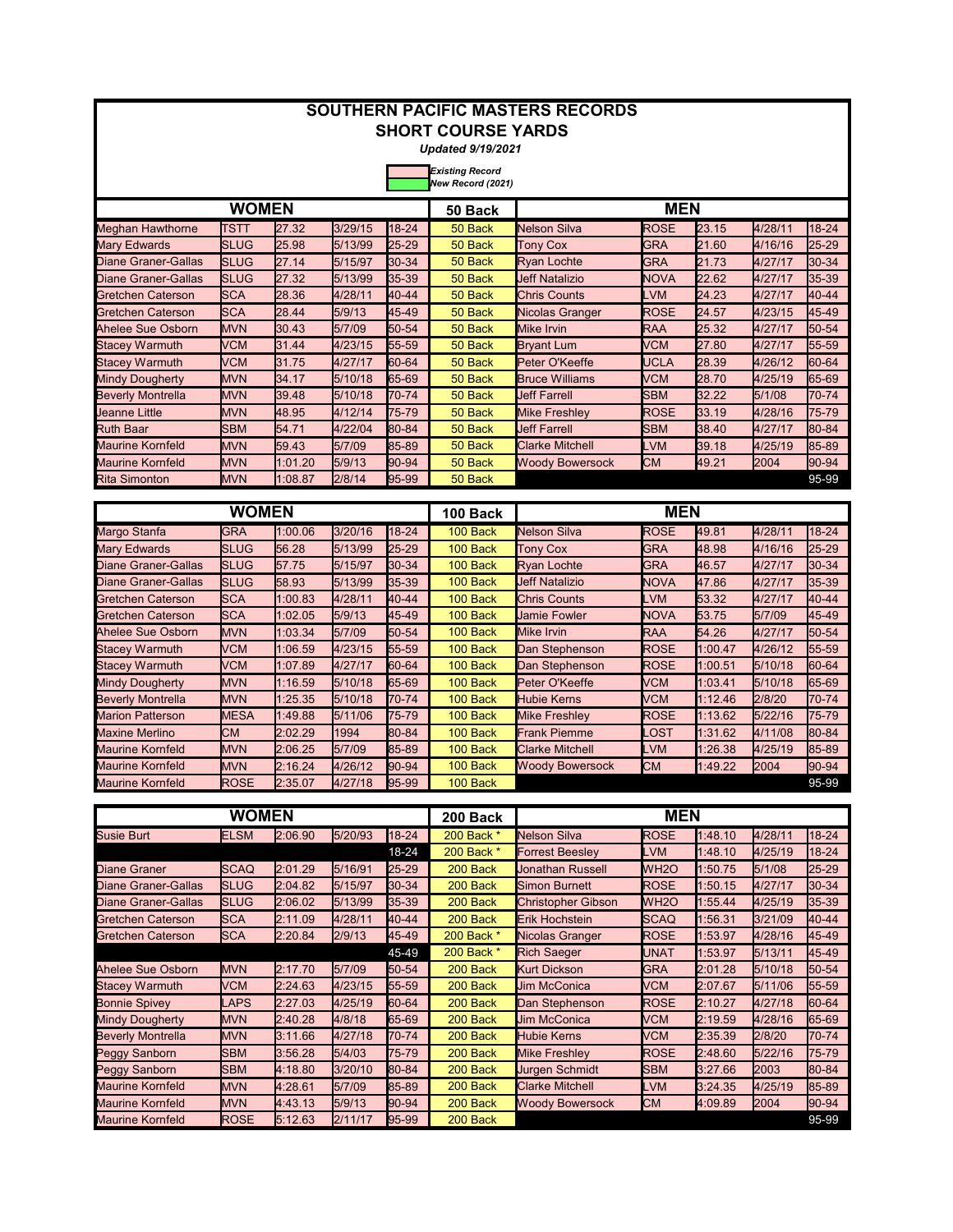|                            |              |         |          |           | <b>SHORT COURSE YARDS</b>                   | <b>SOUTHERN PACIFIC MASTERS RECORDS</b> |              |                   |         |           |
|----------------------------|--------------|---------|----------|-----------|---------------------------------------------|-----------------------------------------|--------------|-------------------|---------|-----------|
|                            |              |         |          |           | <b>Updated 9/19/2021</b>                    |                                         |              |                   |         |           |
|                            |              |         |          |           | <b>Existing Record</b><br>New Record (2021) |                                         |              |                   |         |           |
|                            | <b>WOMEN</b> |         |          |           | 50 Breast                                   |                                         | <b>MEN</b>   |                   |         |           |
| <b>Kara Denby</b>          | <b>CSAM</b>  | 29.01   | 4/25/10  | $18 - 24$ | 50 Breast                                   | <b>Nicholas Korth</b>                   | <b>GRA</b>   | 25.41             | 2/13/16 | $18 - 24$ |
| <b>Spindrift Beck</b>      | <b>SCAQ</b>  | 29.46   | 4/27/17  | $25 - 29$ | 50 Breast                                   | Luke Pechmann                           | <b>GRA</b>   | 25.05             | 4/27/17 | 25-29     |
| Wenke Hansen               | <b>OSB</b>   | 29.83   | 4/27/00  | 30-34     | 50 Breast                                   | <b>Ed Moses</b>                         | <b>ROSE</b>  | 24.84             | 4/28/11 | 30-34     |
| <b>Gabrielle Chang</b>     | <b>SBM</b>   | 29.52   | 4/27/17  | 35-39     | 50 Breast                                   | <b>Steve West</b>                       | <b>NOVA</b>  | 25.35             | 5/20/10 | $35-39$   |
| <b>Wenke Seider</b>        | <b>OJAI</b>  | 30.79   | 5/1/14   | $40 - 44$ | 50 Breast                                   | <b>Steve West</b>                       | <b>NOVA</b>  | 25.56             | 4/23/15 | 40-44     |
| <b>Sarah Condor-Fisher</b> | <b>MACS</b>  | 31.81   | 4/27/17  | 45-49     | 50 Breast                                   | <b>Steve West</b>                       | <b>NOVA</b>  | 26.05             | 4/27/17 | 45-49     |
| <b>Jenny Cook</b>          | <b>SCAQ</b>  | 33.98   | 4/18/10  | 50-54     | 50 Breast                                   | <b>Chris Duplanty</b>                   | <b>NOVA</b>  | 27.96             | 4/27/17 | 50-54     |
| <b>Jenny Cook</b>          | <b>UCLA</b>  | 34.45   | 4/26/13  | 55-59     | 50 Breast                                   | Carlo Travaini                          | <b>MVN</b>   | 26.32             | 4/25/19 | 55-59     |
| <b>Stacey Warmuth</b>      | <b>VCM</b>   | 36.87   | 3/5/17   | 60-64     | 50 Breast                                   | <b>Gerard Von Hoffmann</b>              | <b>NOVA</b>  | 29.23             | 4/28/16 | 60-64     |
| Jacki Hirsty               | <b>UNAT</b>  | 41.44   | 4/27/18  | 65-69     | 50 Breast                                   | <b>Robert Strand</b>                    | <b>ROSE</b>  | 30.53             | 5/9/13  | 65-69     |
| <b>Beverly Montrella</b>   | <b>MVN</b>   | 44.78   | 3/5/17   | 70-74     | 50 Breast                                   | <b>Jeff Farrell</b>                     | <b>SBM</b>   | 33.43             | 5/1/08  | 70-74     |
| <b>Margrit Graef</b>       | <b>MVN</b>   | 51.08   | 4/1/07   | 75-79     | 50 Breast                                   | <b>Mike Freshley</b>                    | <b>ROSE</b>  | 34.58             | 3/5/17  | 75-79     |
| <b>Rita Simonton</b>       | <b>GWSC</b>  | 55.19   | 1999     | 80-84     | 50 Breast                                   | <b>Frank Piemme</b>                     | <b>SBM</b>   | 40.31             | 3/6/05  | 80-84     |
| Marti Gogniat              | <b>CM</b>    | 1:04.34 | 1997     | 85-89     | 50 Breast                                   | <b>Frank Piemme</b>                     | <b>_OST</b>  | 42.72             | 3/7/10  | 85-89     |
| <b>Madeleine Miller</b>    | <b>CM</b>    | 1:39.67 | 4/21/01  | 90-94     | 50 Breast                                   | <b>James Pearce</b>                     | <b>CLVM</b>  | 1:01.32           | 1/10/04 | $90-94$   |
| <b>Maurine Kornfeld</b>    | <b>ROSE</b>  | 1:59.49 | 3/5/17   | 95-99     | 50 Breast                                   |                                         |              |                   |         | 95-99     |
|                            | <b>WOMEN</b> |         |          |           | 100 Breast                                  |                                         | <b>MEN</b>   |                   |         |           |
| <b>Jennifer Noddle</b>     | <b>UCLA</b>  | 1:07.23 | 4/27/02  | $18 - 24$ | 100 Breast                                  | <b>Trevor Hoyt</b>                      | <b>MYST</b>  | 54.38             | 12/3/14 | $18-24$   |
| Caindrift Dools            | 0.000        | 4.0470  | 14.07147 | $hr \sim$ | $400$ Decent                                | Claugh <i>Van Deughber</i>              | $\mathbf{h}$ | $F \wedge \wedge$ | 10F/10  | $hr$ oo   |

| <b>Jennifer Noddle</b>   | <b>UCLA</b>       | 1:07.23 | 4/27/02 | 18-24     | 100 Breast | <b>Trevor Hoyt</b>    | <b>MYST</b>       | 54.38   | 12/3/14 | 18-24       |
|--------------------------|-------------------|---------|---------|-----------|------------|-----------------------|-------------------|---------|---------|-------------|
| <b>Spindrift Beck</b>    | <b>SCAQ</b>       | 1:04.70 | 4/27/17 | $25 - 29$ | 100 Breast | Steven Van Deventer   | WH <sub>2</sub> O | 54.99   | 4/25/19 | $25 - 29$   |
| <b>Wenke Hansen</b>      | <b>OSB</b>        | 1:03.69 | 4/27/00 | $30-34$   | 100 Breast | <b>Ed Moses</b>       | <b>ROSE</b>       | 53.44   | 4/28/11 | $30-34$     |
| <b>Cynthia Lewis</b>     | <b>NOVA</b>       | 1:03.46 | 4/14/12 | 35-39     | 100 Breast | <b>Steve West</b>     | <b>NOVA</b>       | 55.46   | 5/20/10 | $35-39$     |
| <b>Wenke Seider</b>      | <b>OJAI</b>       | 1:05.49 | 5/1/14  | $40 - 44$ | 100 Breast | <b>Steve West</b>     | <b>NOVA</b>       | 55.60   | 4/23/15 | $140 - 44$  |
| <b>Karen Melick</b>      | <b>SCAQ</b>       | 1:11.35 | 5/14/02 | 45-49     | 100 Breast | <b>Steve West</b>     | <b>NOVA</b>       | 55.69   | 5/10/18 | 45-49       |
| <b>Jenny Cook</b>        | <b>SCAQ</b>       | 1:12.25 | 5/7/10  | 50-54     | 100 Breast | Gerard Von Hoffmann   | <b>NOVA</b>       | 1:01.28 | 5/7/09  | $150 - 54$  |
| <b>Jenny Cook</b>        | UCLA              | 1:14.29 | 4/26/13 | 55-59     | 100 Breast | Carlo Travaini        | <b>MVN</b>        | 57.95   | 5/10/18 | $155 - 59$  |
| Andra Jaunzeme           | WH <sub>2</sub> O | 1:22.48 | 5/1/14  | 60-64     | 100 Breast | Gerard Von Hoffmann   | <b>NOVA</b>       | 1:04.26 | 4/28/16 | $160 - 64$  |
| <b>Jessica Seaton</b>    | WH <sub>2</sub> O | 1:34.64 | 5/10/18 | 65-69     | 100 Breast | <b>Robert Strand</b>  | <b>ROSE</b>       | 1:07.35 | 5/9/13  | 65-69       |
| <b>Beverly Montrella</b> | <b>MVN</b>        | 1:40.23 | 3/26/17 | 70-74     | 100 Breast | <b>Mike Freshlev</b>  | <b>ROSE</b>       | 1:17.95 | 2/21/16 | 170-74      |
| <b>Rita Simonton</b>     | <b>GWSC</b>       | 1:57.63 | 1994    | 75-79     | 100 Breast | <b>Mike Freshlev</b>  | <b>ROSE</b>       | 1:16.74 | 9/8/16  | 75-79       |
| <b>Rita Simonton</b>     | <b>GWSC</b>       | 2:07.78 | 4/3/99  | 80-84     | 100 Breast | <b>Frank Piemme</b>   | <b>SBM</b>        | 1:31.02 | 3/20/05 | $ 80 - 84 $ |
| Marti Gogniat            | IСM               | 2:23.57 | 1997    | 85-89     | 100 Breast | <b>Frank Piemme</b>   | LOST              | 1:34.67 | 4/18/10 | $85 - 89$   |
| <b>Rita Simonton</b>     | LOST              | 3:25.96 | 4/4/09  | $90 - 94$ | 100 Breast | <b>Jurgen Schmidt</b> | <b>MVN</b>        | 2:17.04 | 3/17/13 | $ 90-94 $   |
|                          |                   |         |         | 95-99     | 100 Breast |                       |                   |         |         | 95-99       |

|                          | <b>WOMEN</b>      |          |             |           | 200 Breast | <b>MEN</b>                 |                   |         |         |             |
|--------------------------|-------------------|----------|-------------|-----------|------------|----------------------------|-------------------|---------|---------|-------------|
| Sara Showalter           | <b>UNAT</b>       | 2:27.49  | <b>2002</b> | $18 - 24$ | 200 Breast | <b>Trevor Hovt</b>         | <b>MYST</b>       | 1:55.82 | 12/3/14 | 18-24       |
| <b>Spindrift Beck</b>    | <b>SCAQ</b>       | 2:20.19  | 4/27/17     | $25 - 29$ | 200 Breast | Steven Van Deventer        | WH <sub>2</sub> O | 2:00.30 | 4/25/19 | $25 - 29$   |
| <b>Wenke Hansen</b>      | <b>OSB</b>        | 2:17.34  | 4/27/00     | 30-34     | 200 Breast | <b>Ed Moses</b>            | <b>ROSE</b>       | 1:56.02 | 4/28/11 | 30-34       |
| <b>Cynthia Lewis</b>     | <b>NOVA</b>       | 2:17.84  | 4/1/12      | 35-39     | 200 Breast | <b>Steve West</b>          | <b>NOVA</b>       | 2:01.42 | 5/20/10 | $35-39$     |
| <b>Wenke Seider</b>      | <b>IALO</b>       | 2:25.57  | 5/1/14      | 40-44     | 200 Breast | <b>Steve West</b>          | <b>NOVA</b>       | 2:00.53 | 5/1/14  | 40-44       |
| <b>Karen Melick</b>      | <b>SCAQ</b>       | 2:35.27  | 4/30/04     | 45-49     | 200 Breast | <b>Steve West</b>          | <b>NOVA</b>       | 2:02.42 | 4/27/17 | 45-49       |
| <b>Jenny Cook</b>        | <b>SCAQ</b>       | 2:39.92  | 4/24/09     | $50 - 54$ | 200 Breast | <b>Chris Duplanty</b>      | <b>NOVA</b>       | 2:14.37 | 4/27/17 | $150 - 54$  |
| <b>Jenny Cook</b>        | <b>UCLA</b>       | 2:44.35  | 4/26/13     | 55-59     | 200 Breast | Carlo Travaini             | <b>MVN</b>        | 2:07.80 | 5/10/18 | $155 - 59$  |
| <b>Karen Melick</b>      | <b>SCAQ</b>       | 2:56.55  | 4/27/18     | 60-64     | 200 Breast | <b>Gerard Von Hoffmann</b> | <b>NOVA</b>       | 2:25.71 | 4/28/16 | 60-64       |
| <b>Jessica Seaton</b>    | WH <sub>2</sub> O | 3:28.80  | 4/27/18     | 65-69     | 200 Breast | <b>Robert Strand</b>       | <b>ROSE</b>       | 2:30.17 | 4/28/11 | 65-69       |
| <b>Beverly Montrella</b> | <b>MVN</b>        | 3:39.30  | 4/8/18      | 70-74     | 200 Breast | <b>Mike Freshley</b>       | <b>ROSE</b>       | 2:50.38 | 4/23/15 | 170-74      |
| <b>Rita Simonton</b>     | <b>GWSC</b>       | 4:04.18  | 1994        | 75-79     | 200 Breast | <b>Mike Freshlev</b>       | <b>ROSE</b>       | 2:45.33 | 4/28/16 | 175-79      |
| <b>Rita Simonton</b>     | <b>GWSC</b>       | 4:26.58  | 5/13/99     | 80-84     | 200 Breast | <b>Frank Piemme</b>        | <b>SBM</b>        | 3:24.18 | 4/22/05 | $ 80 - 84 $ |
| <b>Rita Simonton</b>     | GWSC              | 5:19.61  | 2004        | 85-89     | 200 Breast | <b>Frank Piemme</b>        | .OST              | 3:46.18 | 3/20/10 | 85-89       |
| Luella Tyra              | <b>IHAC</b>       | 11:48.36 | 1983        | $90 - 94$ | 200 Breast | Jurgen Schmidt             | <b>MVN</b>        | 5:03.59 | 4/7/13  | $ 90-94 $   |
|                          |                   |          |             | 95-99     | 200 Breast |                            |                   |         |         | 95-99       |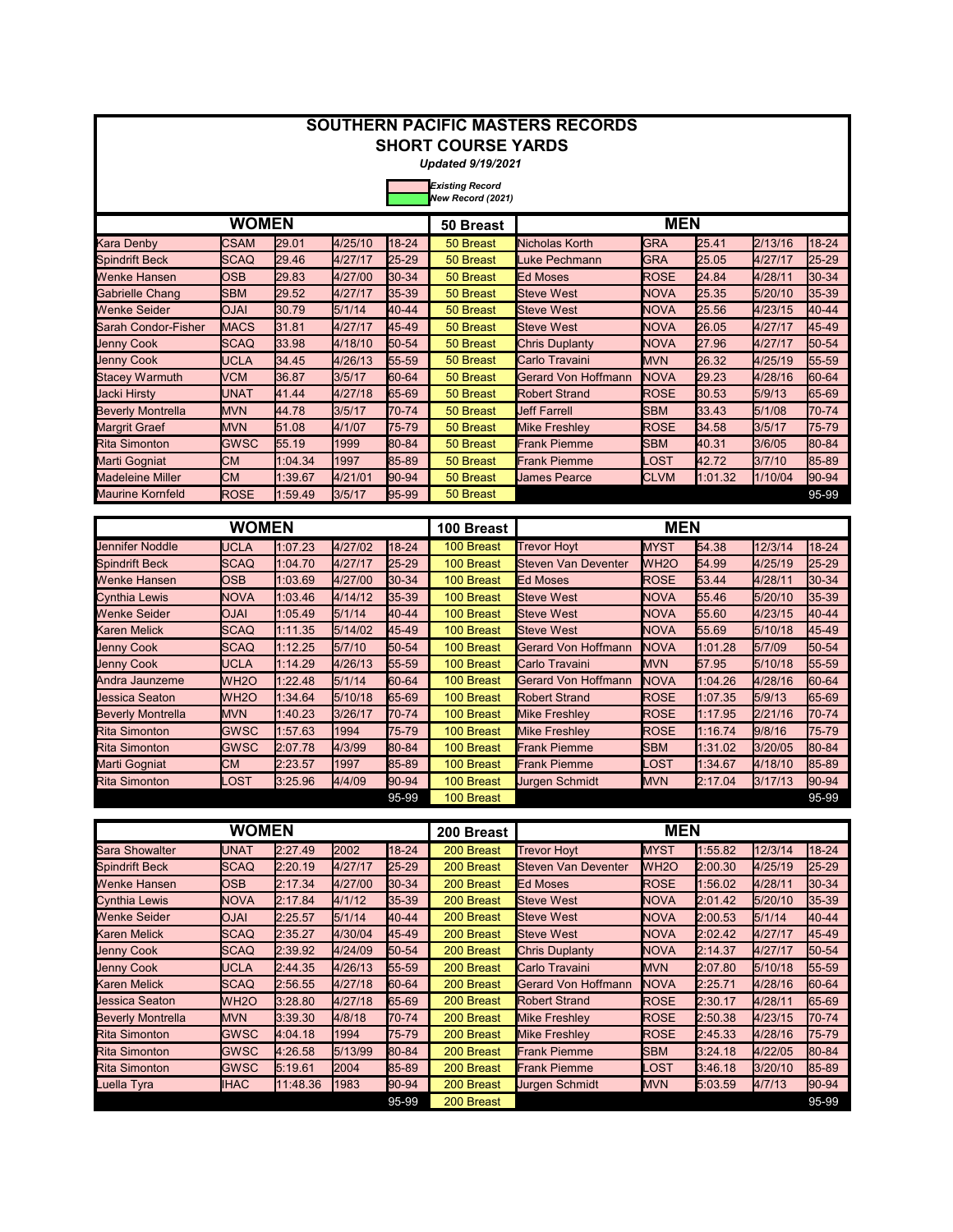| <b>SOUTHERN PACIFIC MASTERS RECORDS</b><br><b>SHORT COURSE YARDS</b><br><b>Updated 9/19/2021</b> |              |         |         |           |                                             |                        |             |         |         |           |  |  |
|--------------------------------------------------------------------------------------------------|--------------|---------|---------|-----------|---------------------------------------------|------------------------|-------------|---------|---------|-----------|--|--|
|                                                                                                  |              |         |         |           | <b>Existing Record</b><br>New Record (2021) |                        |             |         |         |           |  |  |
|                                                                                                  | <b>WOMEN</b> |         |         |           | <b>50 Flv</b>                               |                        | <b>MEN</b>  |         |         |           |  |  |
| Katarzyna Wilk                                                                                   | <b>LVM</b>   | 25.19   | 1/14/17 | 18-24     | <b>50 Fly</b>                               | Nicholas Korth         | <b>GRA</b>  | 22.50   | 2/13/16 | 18-24     |  |  |
| Katarzyna Wilk                                                                                   | LVM          | 24.82   | 5/10/18 | 25-29     | <b>50 Fly</b>                               | <b>Tony Cox</b>        | <b>GRA</b>  | 21.20   | 4/16/16 | 25-29     |  |  |
| <b>Courtney Eads</b>                                                                             | <b>TCC</b>   | 26.27   | 4/27/17 | 30-34     | 50 Fly                                      | <b>Mario Marshall</b>  | <b>GRA</b>  | 21.65   | 4/16/16 | 30-34     |  |  |
| Gabrielle Chang                                                                                  | <b>SBM</b>   | 25.15   | 4/27/17 | 35-39     | <b>50 Fly</b>                               | <b>Jeff Natalizio</b>  | <b>NOVA</b> | 22.08   | 4/27/17 | 35-39     |  |  |
| Wenke Seider                                                                                     | <b>OJAI</b>  | 25.96   | 5/1/14  | 40-44     | 50 Fly                                      | <b>Chuck Ponthier</b>  | LAPS        | 23.31   | 5/11/06 | 40-44     |  |  |
| Traci Granger                                                                                    | LAPS         | 26.78   | 5/17/07 | 45-49     | 50 Fly                                      | <b>Chuck Ponthier</b>  | <b>_APS</b> | 23.22   | 5/1/08  | 45-49     |  |  |
| Traci Granger                                                                                    | <b>LAPS</b>  | 26.77   | 5/7/09  | 50-54     | 50 Fly                                      | <b>Mike Irvin</b>      | <b>RAA</b>  | 23.91   | 4/27/17 | 50-54     |  |  |
| Traci Granger                                                                                    | <b>LAPS</b>  | 27.45   | 5/9/13  | 55-59     | 50 Fly                                      | Carlo Travaini         | <b>MVN</b>  | 24.81   | 4/25/19 | 55-59     |  |  |
| Traci Granger                                                                                    | <b>LAPS</b>  | 27.93   | 5/10/18 | 60-64     | 50 Fly                                      | Gerard Von Hoffmann    | <b>NOVA</b> | 25.99   | 4/28/16 | 60-64     |  |  |
| <b>Christie Ciraulo</b>                                                                          | UCLA         | 31.38   | 3/7/20  | 65-69     | 50 Fly                                      | <b>Bruce Williams</b>  | VCM         | 26.61   | 4/25/19 | 65-69     |  |  |
| <b>Jeanne Little</b>                                                                             | <b>MVN</b>   | 39.51   | 5/7/10  | 70-74     | 50 Fly                                      | <b>Jeff Farrell</b>    | SBM         | 29.39   | 5/1/08  | 70-74     |  |  |
| Ueanne Little                                                                                    | <b>MVN</b>   | 41.48   | 4/26/12 | 75-79     | 50 Fly                                      | <b>Mike Freshley</b>   | <b>ROSE</b> | 28.99   | 1/14/17 | 75-79     |  |  |
| <b>Dionne Caldwell</b>                                                                           | <b>NOVA</b>  | 56.23   | 3/3/13  | 80-84     | 50 Fly                                      | Frank Piemme           | <b>SBM</b>  | 35.10   | 3/6/05  | 80-84     |  |  |
| <b>Maurine Kornfeld</b>                                                                          | <b>MVN</b>   | 1:14.21 | 3/18/07 | 85-89     | 50 Fly                                      | <b>Frank Piemme</b>    | .OST        | 39.89   | 3/7/10  | 85-89     |  |  |
| <b>Rita Simonton</b>                                                                             | _OST         | 1:18.23 | 4/24/09 | 90-94     | 50 Fly                                      | <b>Walter Pfeiffer</b> | <b>CM</b>   | 50.44   | 3/21/04 | 90-94     |  |  |
| <b>Maurine Kornfeld</b>                                                                          | <b>ROSE</b>  | 1:49.45 | 3/5/17  | 95-99     | 50 Fly                                      |                        |             |         |         | 95-99     |  |  |
| <b>WOMEN</b><br><b>MEN</b><br><b>100 Fly</b>                                                     |              |         |         |           |                                             |                        |             |         |         |           |  |  |
| <b>Jamie Raab</b>                                                                                | <b>IMS</b>   | 57.89   | 1995    | 18-24     | <b>100 Fly</b>                              | <b>Daniel Kim</b>      | <b>MVN</b>  | 49.01   | 2/28/21 | $18 - 24$ |  |  |
| <b>Hannenian Kissel</b>                                                                          | <b>SLUG</b>  | 56.38   | 5/13/99 | 25-29     | <b>100 Fly</b>                              | Tony Cox               | <b>GRA</b>  | 47.30   | 4/16/16 | 25-29     |  |  |
| Wenke Hansen                                                                                     | OSB          | 56.87   | 5/14/02 | 30-34     | <b>100 Fly</b>                              | <b>Mario Marshall</b>  | <b>GRA</b>  | 48.45   | 4/16/16 | 30-34     |  |  |
| Cynthia Lewis                                                                                    | <b>NOVA</b>  | 58.95   | 4/1/12  | 35-39     | <b>100 Fly</b>                              | Mario Marshall         | GRA         | 49.02   | 4/27/17 | 35-39     |  |  |
| Wenke Seider                                                                                     | <b>OJAI</b>  | 57.88   | 5/1/14  | 40-44     | <b>100 Fly</b>                              | <b>Paul Carter</b>     | SCAQ        | 50.80   | 2002    | 40-44     |  |  |
| <b>Traci Granger</b>                                                                             | <b>LAPS</b>  | 1:00.84 | 5/19/05 | 45-49     | <b>100 Fly</b>                              | Nicolas Granger        | <b>ROSE</b> | 50.98   | 4/23/15 | 45-49     |  |  |
| Traci Granger                                                                                    | LAPS         | 1:00.28 | 5/7/09  | $50 - 54$ | <b>100 Fly</b>                              | James Ballard          | <b>WH2O</b> | 53.75   | 5/7/09  | 50-54     |  |  |
| Traci Granger                                                                                    | LAPS         | 1:02.90 | 5/9/13  | 55-59     | <b>100 Fly</b>                              | Brian Kelca            | LAPS        | 56.69   | 4/27/17 | 55-59     |  |  |
| Traci Granger                                                                                    | LAPS         | 1:03.59 | 4/25/19 | 60-64     | <b>100 Fly</b>                              | John Derr              | VCM         | 59.65   | 5/7/09  | 60-64     |  |  |
| <b>Christie Ciraulo</b>                                                                          | UCLA         | 1:15.00 | 3/7/20  | 65-69     | <b>100 Fly</b>                              | <b>Bruce Williams</b>  | VCM         | 1:01.95 | 4/11/19 | 65-69     |  |  |
| <b>Beverly Montrella</b>                                                                         | <b>MVN</b>   | 1:46.66 | 2/3/18  | 70-74     | <b>100 Fly</b>                              | <b>Glenn Gruber</b>    | <b>VCM</b>  | 1:08.33 | 2/8/20  | 70-74     |  |  |
| <b>Maxine Merlino</b>                                                                            | LBM          | 2:01.82 | 1989    | 75-79     | <b>100 Fly</b>                              | <b>Mike Freshley</b>   | <b>ROSE</b> | 1:13.72 | 3/26/17 | 75-79     |  |  |
| <b>Maxine Merlino</b>                                                                            | <b>CM</b>    | 2:16.09 | 1994    | 80-84     | <b>100 Fly</b>                              | Frank Piemme           | <b>SBM</b>  | 1:30.32 | 4/22/05 | 80-84     |  |  |
| <b>Katherine Pelton</b>                                                                          | <b>IHAC</b>  | 3:05.62 | 1991    | 85-89     | <b>100 Fly</b>                              | <b>Frank Piemme</b>    | .OST        | 1:41.31 | 4/18/10 | 85-89     |  |  |
|                                                                                                  |              |         |         | 90-94     | <b>100 Flv</b>                              | <b>Walter Pfeiffer</b> | <b>CM</b>   | 2:13.93 | 3/21/04 | 90-94     |  |  |
|                                                                                                  |              |         |         | 95-99     | <b>100 Fly</b>                              |                        |             |         |         | 95-99     |  |  |
|                                                                                                  | <b>WOMEN</b> |         |         |           | <b>200 Fly</b>                              |                        | <b>MEN</b>  |         |         |           |  |  |
| <b>Adelynn Peterson</b>                                                                          | <b>SLOM</b>  | 2:07.62 | 4/27/18 | 18-24     | <b>200 Fly</b>                              | <b>Mickey Mowry</b>    | <b>ROSE</b> | 1:48.74 | 3/19/17 | 18-24     |  |  |
| Hannenian Kissel                                                                                 | <b>SLUG</b>  | 2:05.21 | 5/13/99 | $25 - 29$ | <b>200 Fly</b>                              | Mike Shaffer           | <b>DUST</b> | 1:50.04 | 5/13/94 | 25-29     |  |  |
| <b>Gennifer Amthor</b>                                                                           | LBSC         | 2:12.02 | 4/11/08 | 30-34     | <b>200 Fly</b>                              | Peter Egan             | <b>SCAQ</b> | 1:49.52 | 5/13/94 | 30-34     |  |  |
| Diana Philippi                                                                                   | <b>CLVM</b>  | 2:13.88 | 4/22/04 | 35-39     | <b>200 Fly</b>                              | Peter Egan             | <b>SCAQ</b> | 1:51.41 | 5/13/99 | 35-39     |  |  |
| Karen Schmidt                                                                                    | <b>MVN</b>   | 2:25.55 | 4/3/11  | 40-44     | <b>200 Fly</b>                              | <b>Mike Shaffer</b>    | <b>VCM</b>  | 1:53.00 | 5/7/09  | 40-44     |  |  |
| <b>Susanne Simpson</b>                                                                           | <b>NOVA</b>  | 2:18.31 | 5/17/07 | 45-49     | <b>200 Fly</b>                              | Mike Shaffer           | <b>VCM</b>  | 1:56.21 | 4/28/11 | 45-49     |  |  |
| <b>Traci Granger</b>                                                                             | <b>LAPS</b>  | 2:24.34 | 5/1/08  | 50-54     | <b>200 Fly</b>                              | <b>Mike Shaffer</b>    | <b>VCM</b>  | 1:59.90 | 4/27/17 | 50-54     |  |  |
| <b>Traci Granger</b>                                                                             | <b>LAPS</b>  | 2:23.87 | 5/9/13  | 55-59     | <b>200 Fly</b>                              | <b>Tito Morales</b>    | <b>UCLA</b> | 2:10.46 | 4/23/15 | 55-59     |  |  |
| <b>Traci Granger</b>                                                                             | <b>LAPS</b>  | 2:32.61 | 4/25/19 | 60-64     | <b>200 Fly</b>                              | <b>Tito Morales</b>    | <b>UCLA</b> | 2:12.35 | 4/25/19 | 60-64     |  |  |
| Christie Ciraulo                                                                                 | <b>UCLA</b>  | 2:50.88 | 2/9/19  | 65-69     | <b>200 Fly</b>                              | <b>Hubie Kerns</b>     | <b>VCM</b>  | 2:29.83 | 4/23/15 | 65-69     |  |  |

GWSC |3:54.08 |1991 |70-74 | 200 Fly |Rick Miller |LGB |3:07.68 |2/8/20 |70-74 LBM 4:19.43 1989 75-79 200 Fly Mike Freshley ROSE 2:58.65 4/2/16 75-79 CM 4:49.35 1994 80-84 200 Fly Walter Pfeiffer CM 3:54.09 5/13/94 80-84 IHAC 6:39.85 1991 85-89 200 Fly Walter Pfeiffer CM 4:30.52 5/1/99 85-89<br>90-94 200 Fly Walter Pfeiffer CM 5:08.18 4/30/04 90-94

200 Fly

Rita Simonton 200 Fly Rick Miller

Maxine Merlino Maxine Merlino Katherine Pelton

> 90-94 CM 5:08.18 4/30/04 90-94 200 Fly Walter Pfeiffer 95-99 95-99